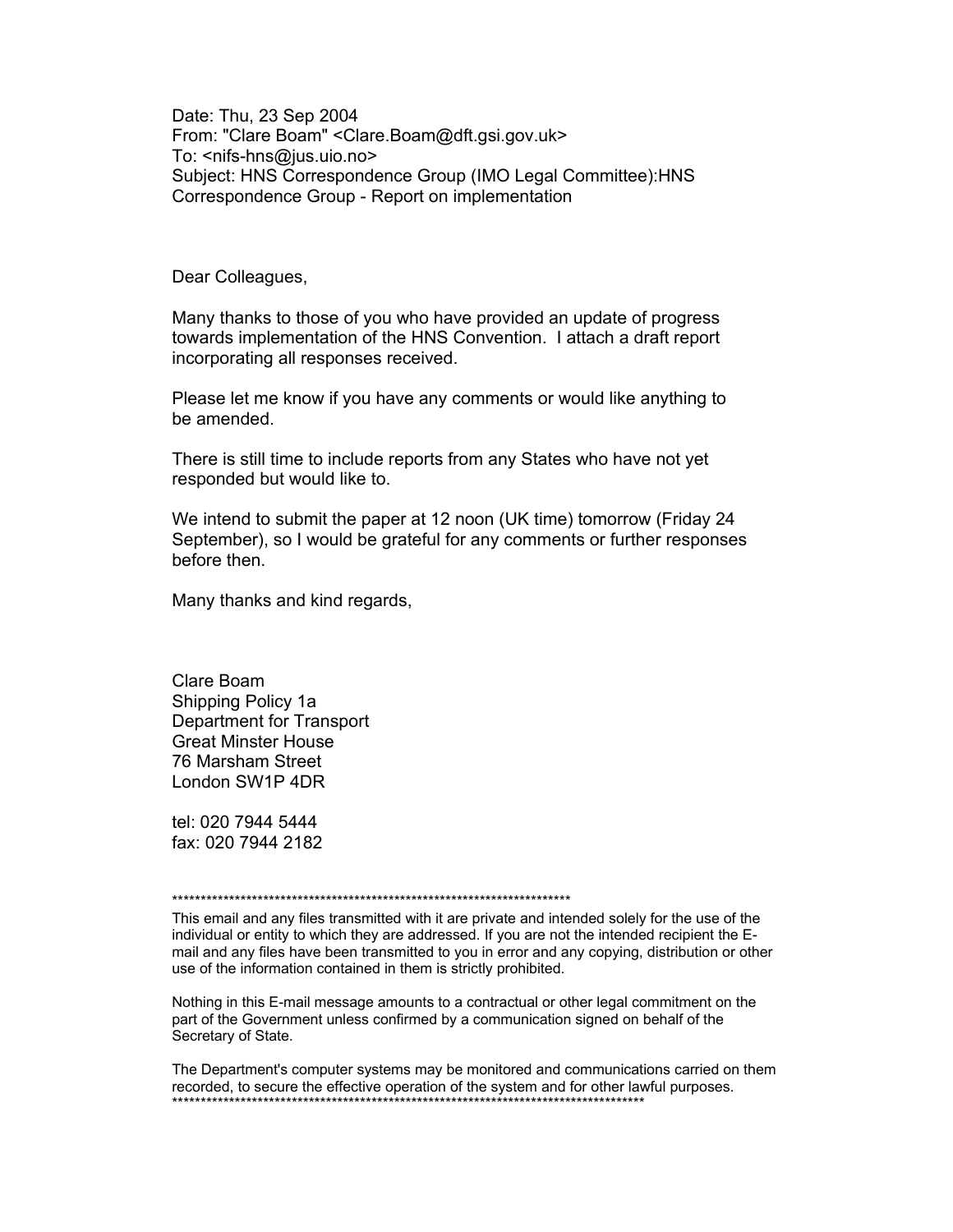.

Legal Committee Legal Committee LEG 88/?  $89<sup>th</sup>$  session  $0<sup>th</sup>$  session Agenda item ? Calculation Contract Contract Contract Contract Contract Contract Contract Contract Contract Contract Contract Contract Contract Contract Contract Contract Contract Contract Contract Contract Contract Contrac

# DRAFT PAPER

### **MONITORING THE IMPLEMENTATION OF THE HNS CONVENTION**

### **Report of the work of the HNS Correspondence Group**

# **Submitted by the United Kingdom**

| <b>SUMMARY</b>      |                                                                                                                                                                                                        |
|---------------------|--------------------------------------------------------------------------------------------------------------------------------------------------------------------------------------------------------|
|                     | Executive Summary: This paper provides a report of the work undertaken<br>so far by the States in the Correspondence Group<br>since the eighty-eighth session of the Legal Committee<br>in April 2004. |
| Action to be taken: | Paragraph 15                                                                                                                                                                                           |
|                     | Related documents: LEG 85/5, LEG 86/7, LEG 88/8                                                                                                                                                        |

## **Introduction**

1. This paper provides information on members of the HNS Correspondence Groups' progess towards ratification of the HNS Convention.

2. The eighty-seventh session of the Legal Committee agreed that the Correspondence Group had completed its core work according to the terms of reference agreed at the Committee's eightieth session, the Group should however continue to report progress on implementation, update the HNS incident list on the Group website and continue to respond to any issues Member States requests.

#### **Progress on Implementation**

3. We are pleased to report the following progress:

4. Japan is now preparing for a national survey in order to weigh up the advantages and the disadvantages of implementing the HNS Convention in Japan. Japan will determine its position in respect of this Convention based upon the result of the survey.

5. The Netherlands As reported at the  $88<sup>th</sup>$  session the Netherlands has established a working party of relevant governmental and harbour authorities with a specific focus on reporting and identification of HNS which has also organised consultation with interested industry groups and associations.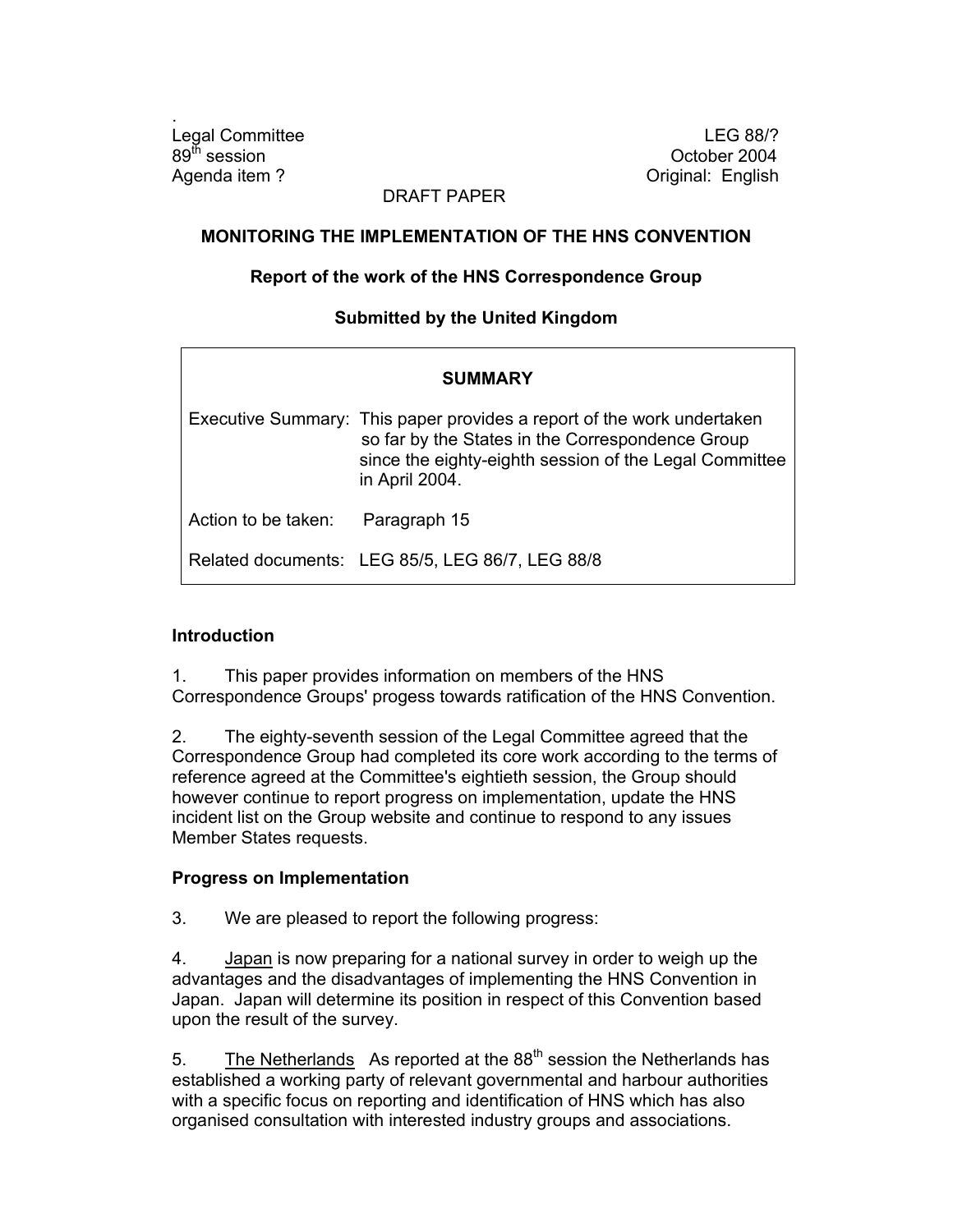Since then a meeting of this working party has been held in which the Netherlands specifically agreed to provide for more transparancy as regards HNS receipts for which also information by the custom authorities could possibly be used. Furthermore the Netherlands will now specifically get into touch with terminal operators on the issue of identification of HNS contributors.

In addition further legislation (as previously reported the necessary legislation is in force as regards the substantial content of the first two chapters of the Convention) is progressing steadily for the implementation of the next chapter (the HNS Fund) as well as ratification and an explanatory note of the Convention.

6. Denmark The Danish Maritime Law Committee is at this stage just about to finalize the draft proposal for the necessary amendments in the Danish Maritime Code that will implement the Convention. Their minister intends to present the proposal to Parliament in January 2005. If the Danish Parliament adopts the draft, Denmark should be able to ratify sometime later in 2005.

7. New Zealand is in discussion with its Ministry of Transport about amending their legislation to give effect to the Convention. Amending legislation will not be introduced prior to the year ending June 2006.

8. Italy is currently in the process of preparing the relevant legislation on the basis of the assessments and comments collected by the interested Ministries, which will be included in a report accompanying the legislative act to be submitted to Parliament. The timing of ratification will depend on Parliamentary Scrutiny.

9. Singapore continues the process of consulting with other Governmental agencies and the shipping and chemical industries regarding the ratification of the Convention.

10. Germany will be consulting its Länder (federal states) in the following months about questions of practical implementation of the convention, with the intention to ratify in summer 2006; subject to Parliamentary approval.

11. Sweden is in the process of drawing up the terms of reference for appointing a committee to look at the issue of implementing the Convention. The committee should be apointed and the terms of reference adopted in early November and the committee will submit its report to the Minister for Justice within 18 months of appointment. The report will then be circulated to stakeholders for comments and subsequently, a Government Bill will be drawn up for submission to Parliament. Sweden expects to be able to proceed with ratification in early 2007 at the latest.

5. Canada is preparing a discussion paper for public consultation on the ratification of the Convention. The paper is scheduled to be released in 2004.